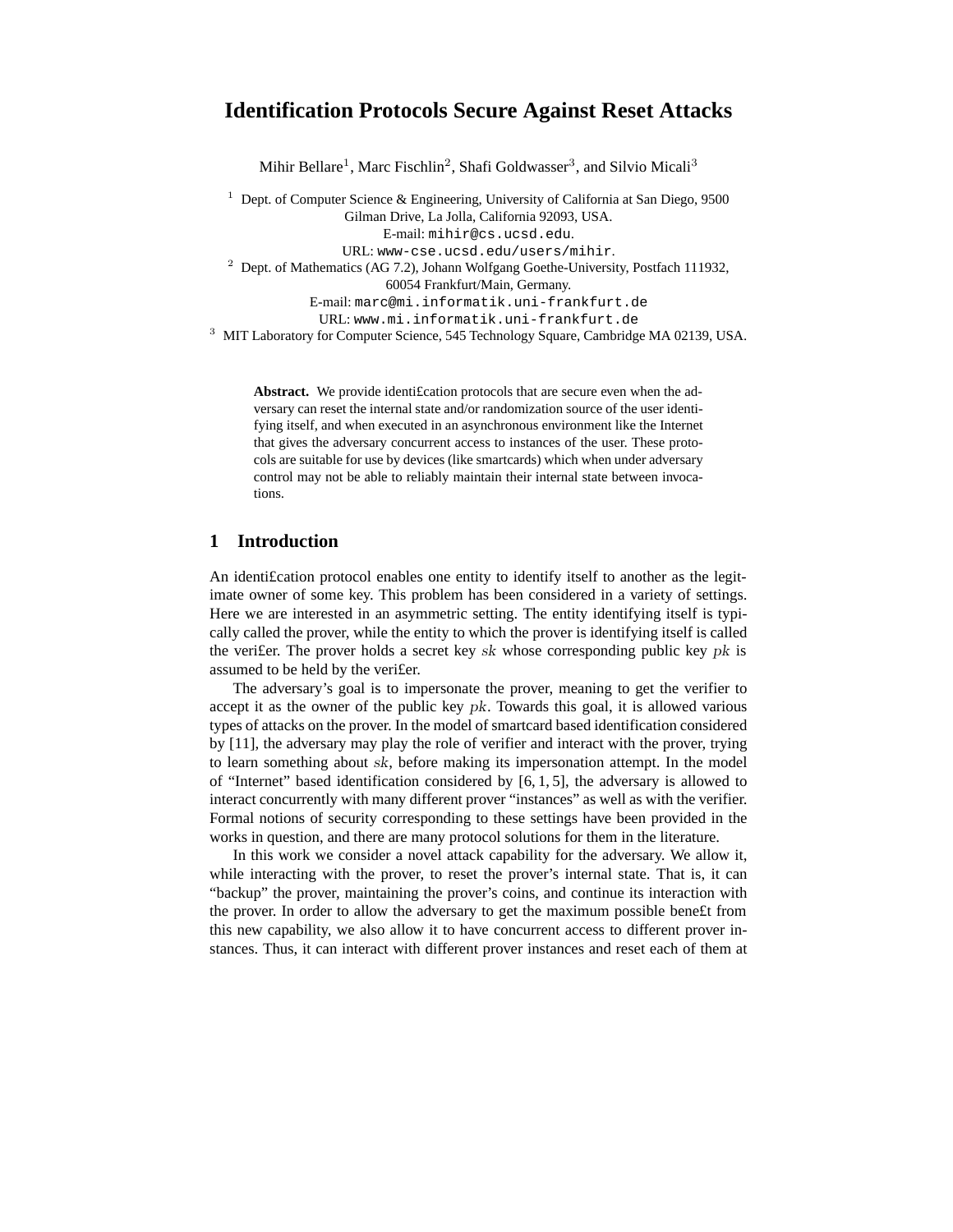will towards its goal of impersonating the prover. The question of the security of identi- £cation protocols under reset attacks was raised by Canetti, Goldreich, Goldwasser and Micali [8], who considered the same issue in the context of zero-knowledge proofs.

#### **1.1 The power of reset attacks**

AN EXAMPLE. Let us illustrate the power of reset attacks with an example. A popular paradigm for smartcard based identification is to use a proof of knowledge [11]. The prover's public key is an instance of a hard  $NP$  language  $L$ , and the secret key is a witness to the membership of the public key in  $L$ . The protocol enables the prover to prove that it "knows" sk. A protocol that is a proof of knowledge for a hard problem, and also has an appropriate zero-knowledge type property such as being witness hiding [12], is a secure identification protocol in the smartcard model [11].

A simple instance is the zero-knowledge proof of quadratic residuosity of [15]. The prover's public key consists of a composite integer N and a quadratic residue  $u \in Z_N^*$ . The corresponding secret key is a square root  $s \in Z_N^*$  of u. The prover proves that it "knows" a square root of  $u$ , as follows. It begins the protocol by picking a random  $r \in Z_N^*$  and sending  $y = r^2 \mod N$  to the verifier. The latter responds with a random challenge bit c. The prover replies with  $a = rs^c \mod N$ , meaning it returns r if  $c = 0$ and rs mod N if  $c = 1$ . The verifier checks that  $a^2 \equiv yu^c \mod N$ . (This atomic protocol has an error probability of  $1/2$ , which can be lowered by sequential repetition. The Fiat-Shamir protocol [13] can be viewed as a parallelized variant of this protocol.)

Now suppose the adversary is able to mount reset attacks on the prover. It can run the prover to get y, feed it challenge 0, and get back  $a = r$ . Now, it backs the prover up to the step just after it returned y, and feeds it challenge 1 to get answer  $a' = rs$ . From  $a$  and  $a'$  it is easily able to extract the prover's secret key  $s$ . Thus, this protocol is not secure under reset attacks.

Generalizing from the example, we see that in fact, all proof of knowledge based identi£cation protocols can broken in the same way. Indeed, in a proof of knowledge, the prover is de£ned to "know a secret" exactly when this secret can be extracted by a polynomial time algorithm (the "extractor") which has oracle access to the prover and is allowed to reset the latter [11, 4]. An attacker allowed a reset attack can simply run the extractor, with the same result, namely it gets the secret. So the bulk of ef£ cient smartcard based identi£cation protocols in the literature are insecure under reset attacks.

MOUNTING RESET ATTACKS. Resetting or restoring the computational state of a device is particularly simple in the case the device consists of a smartcard which the enemy can capture and experiment with. If the card is manufactured with secure hardware, the enemy may not be able to read its secret content, but it could disconnect its battery so as to restore the card's secret internal content to some initial state, and then re-insert the battery and use it with that state a number of times. If the smart card implements a proof of knowledge prover for ID purposes, then such an active enemy may impersonate the prover later on.

Other scenarios in which such an attack can be realized is if an enemy is able to force a crash on the device executing the prover algorithm, in order to force it to re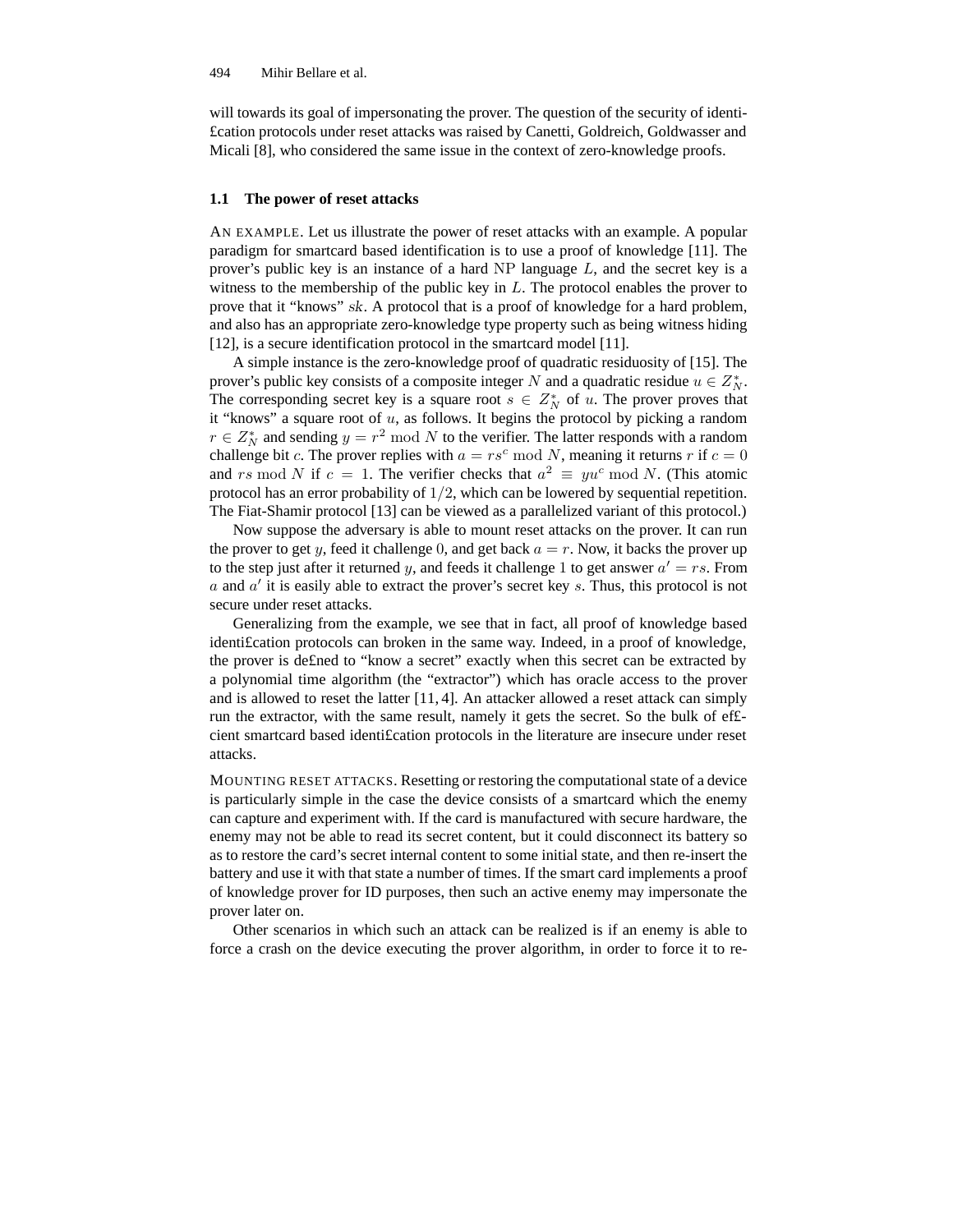sume computation after the crash in an older "computational state", thereby forcing it to essentially reset itself.

CAN WE USE RESETTABLE ZERO-KNOWLEDGE? Zero-knowledge proofs of membership secure under reset attack do exist [8], but for reasons similar to those illustrated above, are not proofs of knowledge. Accordingly, they cannot be used for identi£cation under a proof of knowledge paradigm. One of the solution paradigms we illustrate later however will show how proofs of membership, rather than proofs of knowledge, can be used for identi£cation.

### **1.2 Notions of security**

Towards the goal of proving identification protocols secure against reset attacks, we £rst discuss the notions of security we de£ne and use.

We distinguish between two types of resettable attacks CR1 (Concurrent-Reset-1) and CR2 (Concurrent-Reset-2). In a CR1 attack, Vicky (the adversary) may interact concurrently, in the role of verifier, with many instances of the prover Alice, resetting Alice to initial conditions and interleaving executions, hoping to learn enough to be able to impersonate Alice in a future time. Later, Vicky will try to impersonate Alice, trying to identify herself as Alice to Bob (the verifier).

In a CR2 attack, Vicky, *while* trying to impersonate Alice (i.e attempting to identify herself as Alice to Bob the veri£er), may interact concurrently, in the role of veri£er, with many instances of the prover Alice, resetting Alice to initial conditions and interleaving executions. Clearly, a CR1 attack is a special case of a CR2 attack.

A de£nition of what it means for Vicky to win in the CR1 setting is straightforward: Vicky wins if she can make the veri£er Bob accept. In the CR2 setting Vicky can make the veri£er accept by simply being the woman-in-the-middle, passing messages back and forth between Bob and Alice. The de£nitional issues are now much more complex because the woman-in-the-middle "attack" is not really an attack and the de£nition must take this into account. We address these issues based on de£nitional ideas from [6, 5], speci£cally by assigning session-ids to each completed execution of an ID protocol, which the prover must generate and the veri£er accept at the completion of the execution. For reasons of brevity we do not discuss the CR2 setting much in this abstract, and refer the reader to the full version of this paper [3].

We clarify that the novel feature of our work is the consideration of reset attacks for identification. However our settings are de£ned in such a way that the traditional concurrent attacks as considered by [6, 10] and others are incorporated, so that security against these attacks is achieved by our protocols.

## **1.3 Four paradigms for identification secure against reset attack**

As we explained above, the standard proof of knowledge based paradigm fails to provide identi£cation in the resettable setting. In that light, it may not be clear how to even prove the existence of a solution to the problem. Perhaps surprisingly however, not only can the existence of solutions be proven under the minimal assumption of a one-way function, but even simple and ef£cient solutions can be designed.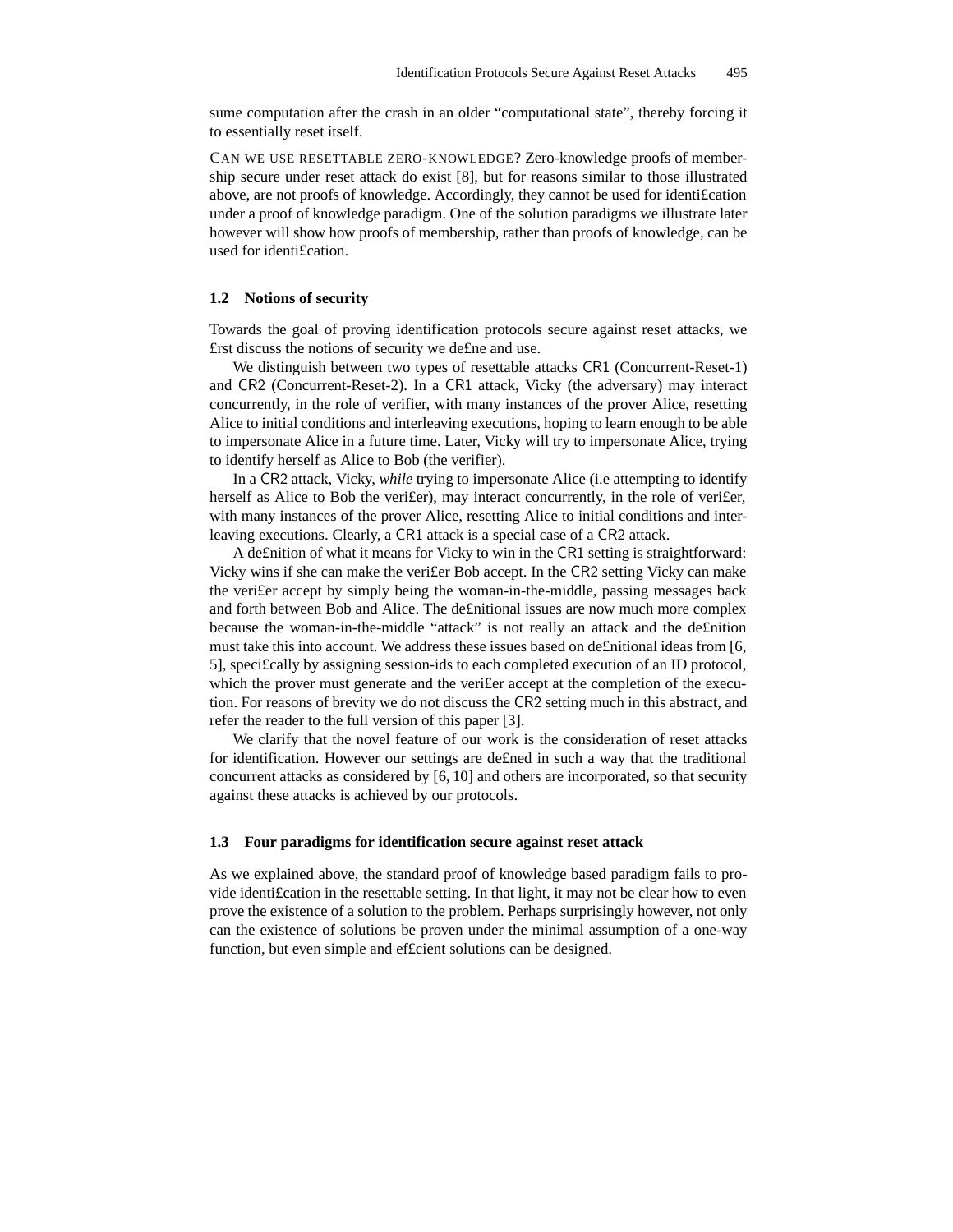This is done in part by returning to some earlier paradigms. Zero-knowledge proofs of knowledge and identification are so strongly linked in contemporary cryptography that it is sometimes forgotten that these in fact replaced earlier identification techniques largely due to the ef£ciency gains they brought. In considering a new adversarial setting it is thus natural to £rst return to older paradigms and see whether they can be "lifted" to the resettable setting. We propose in particular signature and encryption based solutions for resettable identification and prove them secure in both the CR1 and the CR2 settings. We then present a general method for transforming identification protocols secure in a concurrent but non-reset setting to ones secure in a reset setting. Finally we return to the zero-knowledge ideas and provide a new paradigm based on zero-knowledge proofs of membership as opposed to proofs of knowledge.

SIGNATURE BASED IDENTIFICATION. The basic idea of the signature based paradigm is for Alice convinces Bob that she is Alice, by being "able to" sign random documents of Bob's choice. This is known (folklore) to yield a secure identi£cation scheme in the serial non-reset setting of [11] as long as the signature scheme is secure in the sense of [16]. It is also known to be secure in the concurrent non-reset setting [1]. But it fails in general to be secure in the resettable setting because an adversary can obtain signatures of different messages under the same prover coins. What we show is that the paradigm yields secure solutions in the resettable setting if certain special kinds of signature schemes are used. (The signing algorithm should be deterministic and stateless.) In the CR1 setting the basic protocol using such signature schemes suf£ces. The CR2 setting is more complex and we need to modify the protocol to include "challenges" sent by the prover. Since signature schemes with the desired properties exist (and even ef£cient ones exist) we obtain resettable identi£cation schemes proven secure under minimal assumptions for both the CR1 and the CR2 settings, and also obtain some ef£ cient speci£c protocols.

ENCRYPTION BASED IDENTIFICATION. In the encryption based paradigm, Alice convinces Bob she is Alice, by being "able to" decrypt ciphertexts which Bob created. While the basic idea goes back to symmetric authentication techniques of the seventies, modern treatments of this paradigm appeared more recently in [9, 1, 10] but did not consider reset attacks. We show that under an appropriate condition on the encryption scheme —namely that it be secure against chosen-ciphertext attacks— a resettable identi£cation protocol can be obtained. As before the simple solution for the CR1 setting needs to be modi£ed before it will work in the CR2 setting.

TRANSFORMING STANDARD PROTOCOLS. Although Fiat-Shamir like identi£cation protocols are not secure in the context of reset attacks, with our third paradigm we show how to turn practical identi£cation schemes into secure ones in the CR1 and CR2 settings. The solution relies on the techniques introduced in [8] and utilizes pseudorandom functions and trapdoor commitments. It applies to most of the popular identification schemes, like Fiat-Shamir [13], Okamoto-Schnorr [20, 18] or Okamoto-Guillou-Quisquater [17, 18].

ZK PROOF OF MEMBERSHIP BASED IDENTIFICATION. In the zero-knowledge proofs of membership paradigm, Alice convinces Bob she is Alice, by being "able to" prove membership in a hard language  $L$ , rather than by proving she has a witness for language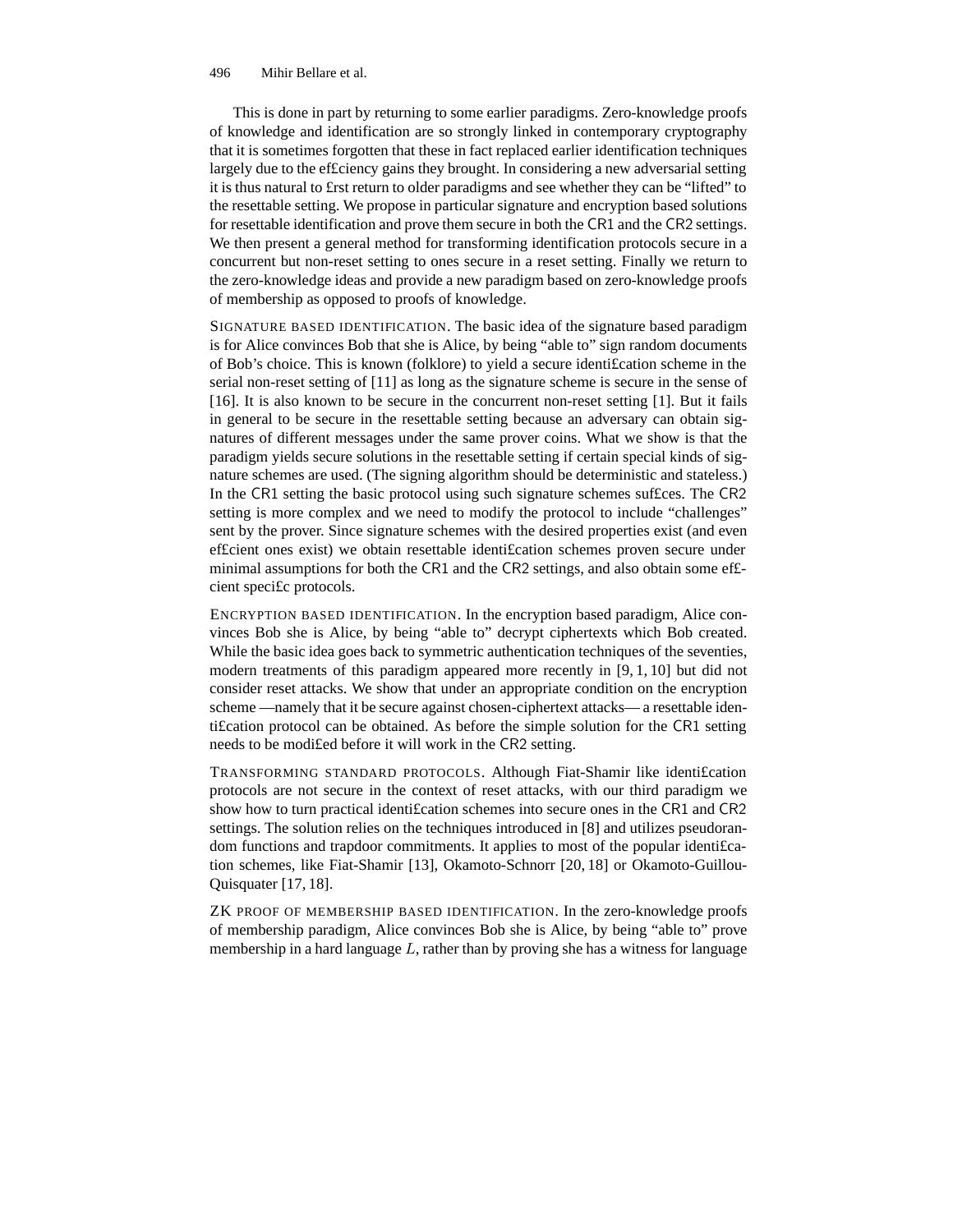L. She does so by employing a resettable zero-knowledge proof of language membership for  $L$  as defined in [8]. Both Alice and Bob will need to have a public-key to enable the protocol. Alice's public-key de£nes who she is, and Bob's public-key enables him to verify her identity in a secure way. We adopt the general protocol for membership in NP languages of [8] for the purpose of identi£cation. The identi£cation protocols are constant round. What makes this work is the fact that the protocol for language membership ( $x \in L$ ) being zero-knowledge implies "learning nothing" about x in a very strong sense — a veri£er cannot subsequently convince anyone else that  $x \in L$  with non-negligible probability. We note that while we can make this approach work using resettable zero-knowledge proofs, it does not seem to work using resettable witness indistinguishable proofs for ID protocols.

PERSPECTIVE. Various parts of the literature have motivated the study of zero-knowledge protocols secure against strong attacks such as concurrent or reset in part by the perceived need for such tools for the purpose of applications such as identification in similar attack settings. While the tools might be suf£cient for identification, they are not necessary. Our results demonstrate that identification is much easier than zeroknowledge and the latter is usually an overkill for the former.

# **2 De£nitions**

If  $A(\cdot, \cdot, \ldots)$  is a randomized algorithm then  $y \leftarrow A(x_1, x_2, \ldots; R)$  means y is assigned the unique output of the algorithm on inputs  $x_1, x_2, \ldots$  and coins R, while  $y \leftarrow A(x_1, x_2, \ldots)$  is shorthand for £rst picking R at random (from the set of all strings of some appropriate length) and then setting  $y \leftarrow A(x_1, x_2, \ldots; R)$ . If  $x_1, x_2, \ldots$  are strings then  $x_1||x_2|| \cdots$  denotes an encoding under which the constituent strings are uniquely recoverable. It is assumed any string  $x$  can be uniquely parsed as an encoding of some sequence of strings. The empty string is denoted  $\varepsilon$ .

An identi£cation protocol proceeds as depicted in Figure 1. The prover has a secret key sk whose matching public key pk is held by the veri£er. (In practice the prover might provide its public key, and the certi£cate of this public key, as part of the protocol, but this is better slipped under the rug in the model.) Each party computes its next message as a function of its keys, coins and the current conversation pre $\pounds$ x. The number of moves  $m(k)$  is odd so that the £rst and last moves belong to the prover. (An identi£cation protocol is initiated by the prover who at the very least must provide a request to be identi£ed.) At the end of the protocol the veri£er outputs a decision to either accept or reject. Each party may also output a session id. (Sessions ids are relevant in the CR2 setting but can be ignored for the CR1 setting.) A particular protocol is described by a (single) *protocol description* function ID which speci£es how all associated processes —key generation, message computation, session id or decision computation— are implemented. (We say that  $\mathcal{ID}$  is for the CR1 setting if  $\sinh P = \sinh Q = \varepsilon$ , meaning no session ids are generated.) The second part of Figure 1 shows how it works: the £rst argument to  $\mathcal{ID}$  is a keyword —one of keygen, prvmsg, vfmsg, prvsid, vfend— which invokes the subroutine responsible for that function on the other arguments.

Naturally, a correct execution of the protocol (meaning one in the absence of an adversary) should lead the veri£er to accept. To formalize this "completeness" require-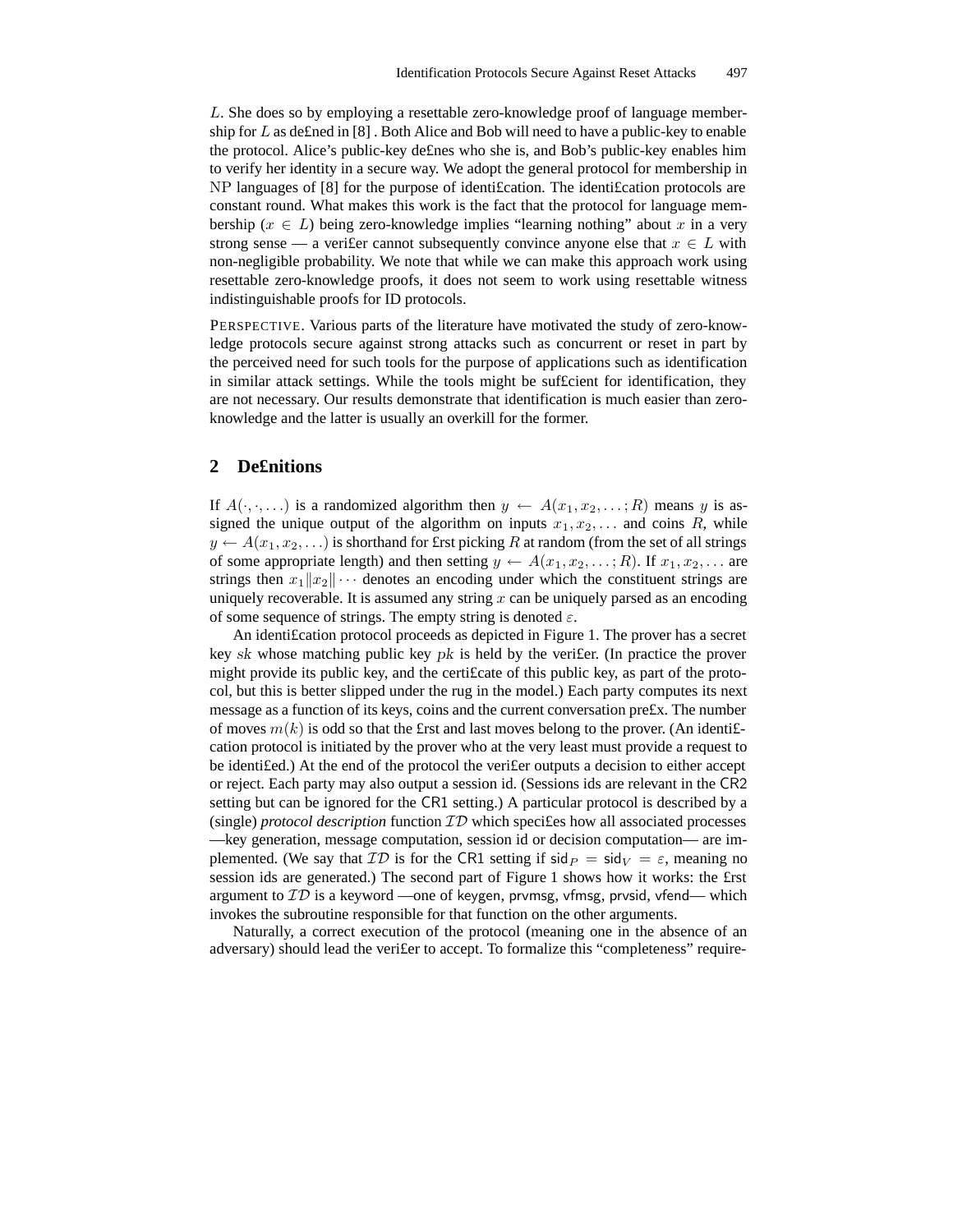

cision (accept or reject) as a function of public key, full conversation and coins

**Fig. 1.** The prover sends the £rst and last messages in an  $m(k)$ -move identification protocol at the end of which the verifier outputs a decision and each party optionally outputs a session id. The *protocol description* function  $ID$  specifies all processes associated to the protocol.

ment we consider an *adversary-free execution* of the protocol ID which proceeds as described in the following experiment:

 $(pk, sk) \leftarrow \mathcal{ID}$ (keygen, k); Choose tapes  $R_P, R_V$  at random  $\text{MSG}_1 \leftarrow \mathcal{ID}(\text{prvmsg}, sk, \varepsilon; R_P)$ For  $j = 1$  to  $\lfloor m(k)/2 \rfloor$  do  $\text{MSG}_{2j} \leftarrow \text{ID}(\text{vfmsg}, pk, \text{MSG}_1 || \cdots || \text{MSG}_{2j-1}; R_V)$  $\text{MSG}_{2j+1} \leftarrow \text{ID}(\text{prvmsg}, sk, \text{MSG}_1 \| \cdots \| \text{MSG}_{2j}; R_P)$ EndFor  $\mathsf{sid}_P \leftarrow \mathcal{ID}(\mathsf{prvsid}, \mathsf{sk}, \mathsf{MSG}_1 \| \cdots \| \mathsf{MSG}_{m(k)}; R_P)$  $\textsf{sid}_V \|$ decision ←  $\mathcal{ID}(\textsf{vfend}, pk, \textsf{MSG}_1 \| \cdots \| \textsf{MSG}_{m(k)}; R_V)$ 

The *completeness condition* is that, in the above experiment, the probability that  $\sin A$  =  $sig_V$  and decision = accept is 1. (The probability is over the coin tosses of  $\mathcal{ID}$ (keygen, k) and the random choices of  $R_P, R_V$ .) As always, the requirement can be relaxed to only ask for a probability close to one.

Fix an identification protocol description function  $\mathcal{ID}$  and an adversary I. Associated to them is  $\text{Experiment}_{TD,I}^{id-cr1}(k)$ , depicted in Figure 2, which is used to de£ne the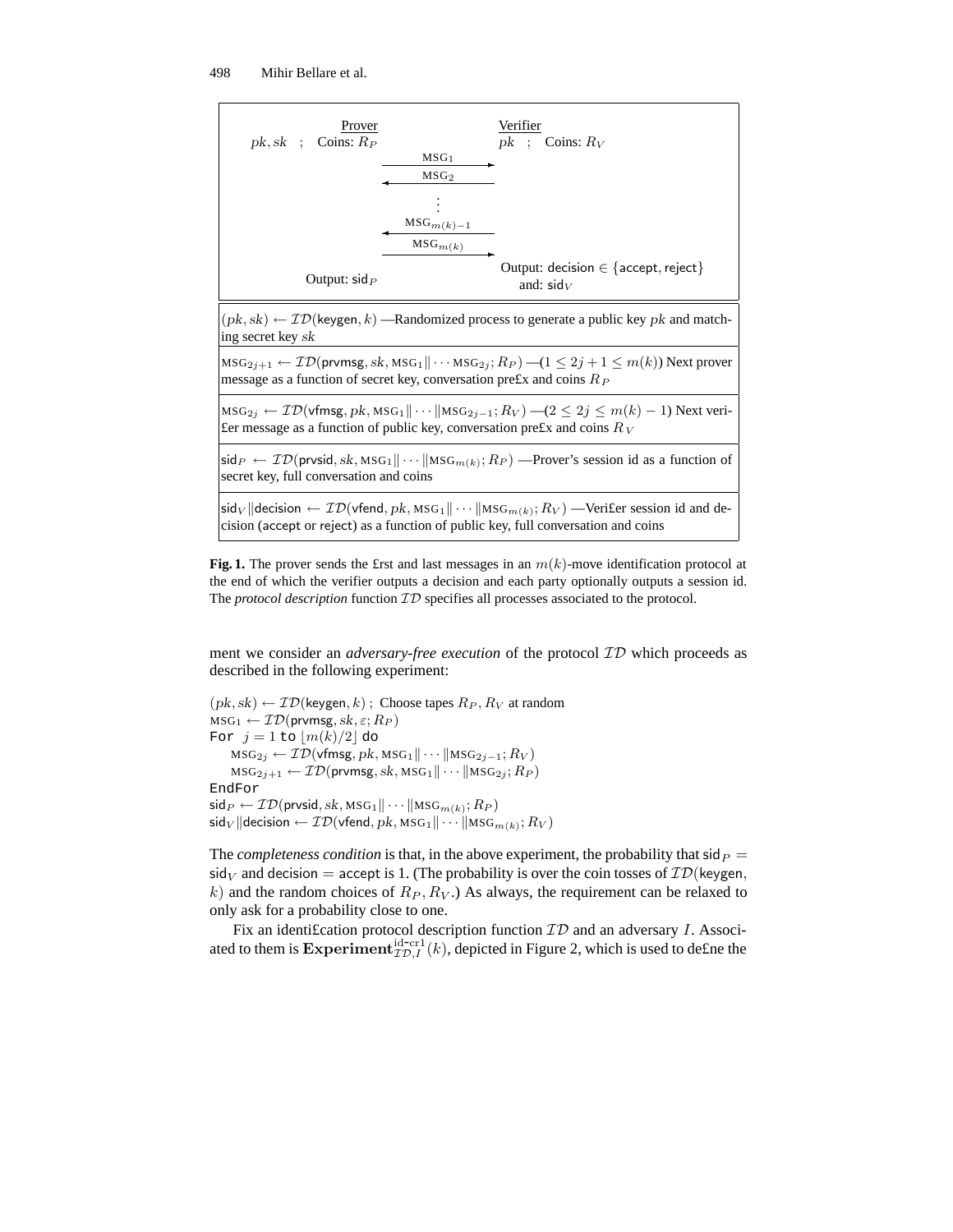(1)  $(pk, sk) \leftarrow \text{ID(keygen, k)}$  / Pick keys via randomized key generation algorithm / (2) Choose tape  $R_V$  for verifier at random ;  $C_V \leftarrow 0$  / Coins and message counter for verifier / (3)  $p \leftarrow 0$  / Number of active prover instances / Execute adversary I on input pk and reply to its oracle queries as follows: When I makes query WakeNewProver / Activate a new prover instance / (1)  $p \leftarrow p + 1$ ; Pick a tape  $R_p$  at random; Return p When I makes query Send(prvmsg, i,  $MSG_1 \cdots \parallel MSG_{2j}$ ) with  $0 \leq 2j \leq m(k)$  and  $1 \leq i \leq p$ (1) If  $C_V \neq 0$  then Return  $\perp$  / Interaction with prover instance allowed only before interaction with verifier begins / (2)  $\text{MSG}_{2j+1} \leftarrow \text{ID}(\text{prvmsg}, sk, \text{MSG}_1 \| \cdots \| \text{MSG}_{2j}; R_i)$ (3) Return  $MSG_{2i+1}$ When I makes query Send(vfmsg,  $MSG_1 \parallel \cdots \parallel MSG_{2i-1}$ ) with  $1 \leq 2j - 1 \leq m(k)$ (1)  $C_V \leftarrow C_V + 2$ (2) If  $2j < C_V$  then Return  $\perp$  / Not allowed to reset the verifier / (3) If  $2j-1 < m(k)-1$  then  $MSG_{2j}$  ←  $ID(\text{vfmsg}, \text{pk}, \text{MSG}_1 \|\cdots\|\text{MSG}_{2j-1}; R_V)$ ; Return  $\text{MSG}_{2j}$ (4) If  $2j-1=m(k)$  then decision  $\leftarrow \mathcal{ID}(\mathsf{vfend}, \mathsf{pk}, \mathsf{MSG}_1 \| \cdots \| \mathsf{MSG}_{2j}; R_V)$ (5) Return decision Did I win? When I has terminated set  $WIN_I$  = true if decision = accept.

Experiment  ${}_{\mathcal{ID},I}^{\text{id-cr1}}(k)$  —Execution of protocol  $\mathcal{ID}$  with adversary I and security parame-

ter  $k$  in the CR1 setting

Initialization:

**Fig. 2.** Experiment describing execution of identification protocol  $\mathcal{ID}$  with adversary I and security parameter  $k$  in the CR1 setting.

security of  $ID$  in the CR1 setting. (In this context it is understood that  $ID$  is for the CR1 setting, meaning does not produce session ids.) The experiment gives the adversary appropriate access to prover instance oracles  $Prover<sup>1</sup>$ , Prover<sup>2</sup>, ... and a single veri£er oracle, let it query these subject to certain restrictions imposed by the experiment, and then determine whether it "wins". The interface to the prover instance oracles and the veri£er oracle (which, in the experiment, are implicit, never appearing by name) is via oracle queries; the experiment enumerates the types of queries and shows how answers are provided to them.

The experiment begins with some initializations which include choosing of the keys. Then the adversary is invoked on input the public key. A WakeNewProver query activates a new prover instance Prover<sup>p</sup> by picking a random tape  $R_p$  for it. (A random tape for a prover instance is chosen exactly once and all messages of this prover instance are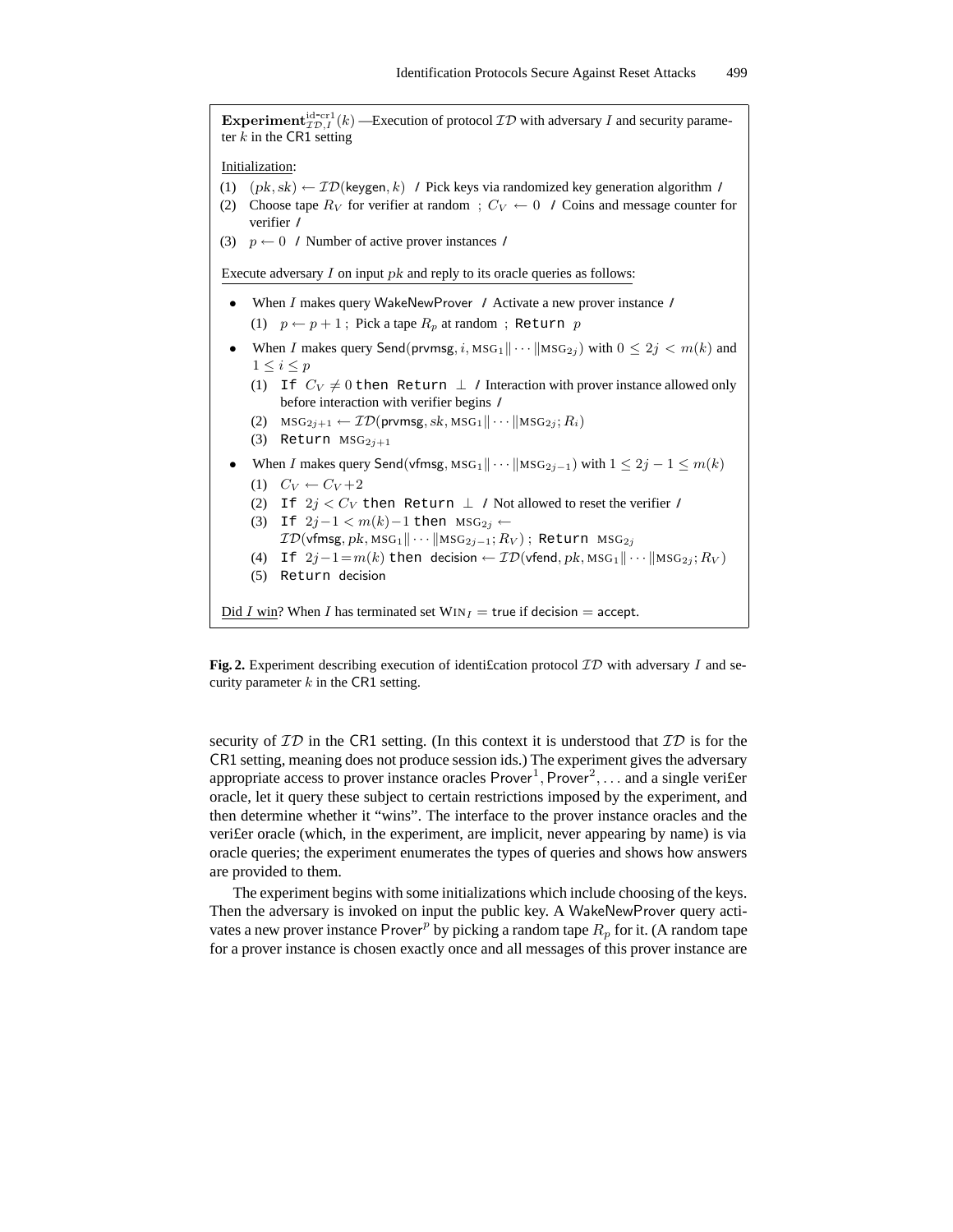then computed with respect to this tape. The tape of a speci£c prover instance cannot be changed, or "reset", once chosen.) A Send(prvmsg,  $i, x$ ) query —viewed as sent to prover instance  $Prover^3$ — results in the adversary being returned the next prover message computed as  $\mathcal{ID}(\text{prvmsg}, sk, x; R_i)$ . (It is assumed that  $x = \text{MSG}_1 || \cdots || \text{MSG}_{2j}$  is a *valid conversation prefx*, meaning contains an even number of messages  $2j < m(k)$ , else the query is not valid.) Resetting is captured by allowing arbitrary (valid) conversation pre£xes to be queried. (For example the adversary might try  $MSG_1$ ||MSG<sub>2</sub> for many different values of  $MSG_2$ , corresponding to successively resetting the prover instance to the point where it receives the second protocol move.) Concurrency is captured by the fact that any activated prover instances can be queried.

A Send(vfmsg, x) query is used to invoke the verifer on a conversation pre£x x and results in the adversary being returned either the next veri£er message computed as  $\mathcal{ID}(\text{vfmsg}, pk, x; R_V)$  —this when the verifer still has a move to make— or the decision computed as  $\mathcal{ID}(\mathsf{vfend}, p_k, x; R_V)$  —this when x corresponds to a full conversation. (Here  $R_V$  was chosen at random in the experiment initialization step. It is assumed that  $x = MSG_1 || \cdots || MSG_{2j-1}$  is a valid conversation pre£x, meaning contains an odd number of messages  $1 \leq 2j - 1 \leq m(k)$ , else the query is not valid.) Unlike a prover instance, resetting the (single) veri£er instance is not allowed. (Our signature and encryption based protocols are actually secure even if verifer resets are allowed, but since the practical need to consider this attack is not apparent, the de£nition excludes it.) This is enforced explicitly in the experiments via the veri£er message counter  $C_V$ .

In the CR1 setting, the adversary's actions are divided into two phases. In the £rst phase it interacts with the prover instances, not being allowed to interact with the veri- £er; in the second phase it is denied access to the prover instances and tries to convince the veri£er to accept. Experiment  $_{\mathcal{ID},I}^{id-cr1}(k)$  enforces this by returning  $\perp$  in reply to a Send(prvmsg, i, x) unless  $C_V = 0$ .

The adversary wins if it makes the verifier instance accept. The parameter  $WIN<sub>I</sub>$  is set accordingly in Experiment $\det_{\mathcal{ID},I}^{id-<sub>cr1</sub>}(k)$ . The definition of the protocol is responsible for ensuring that both parties reject a received conversation pre£x if it is inconsistent with their coins. It is also assumed that the adversary never repeats an oracle query. We can now provide de£nitions of security for protocol ID.

**De£nition 1. [Security of an ID protocol in the** CR1 **setting]** *Let* ID *be an identi£cation protocol description for the* CR1 *setting. Let* I *be an adversary (called an impersonator in this context) and let* k *be the security parameter. The advantage of impersonator* I *is*

$$
\mathbf{Adv}_{\mathcal{ID},I}^{\mathrm{id}\text{-}\mathrm{cr1}}(k) = \Pr\left[\,\mathbf{W}\mathbf{IN}_I = \mathsf{true}\,\right]
$$

where the probability is with respect to  ${\bf Experiment}_{\mathcal{ID},I}^{\rm id\text{-}cr1}(k)$ *. Protocol ID is said to* be polynomially-secure in the CR1 setting if  $\text{Adv}_{\mathcal{ID}}^{\text{id-cr1}}(\cdot)$  is negligible for any imper*sonator* I *of time-complexity polynomial in* k*.*

We adopt the convention that the *time-complexity*  $t(k)$  of an adversary I is the execution time of the entire experiment  $\text{Experiment}_{\mathcal{ID},I}^{\text{id-crl}}(k)$ , including the time taken for initialization, computation of replies to adversary oracle queries, and computation of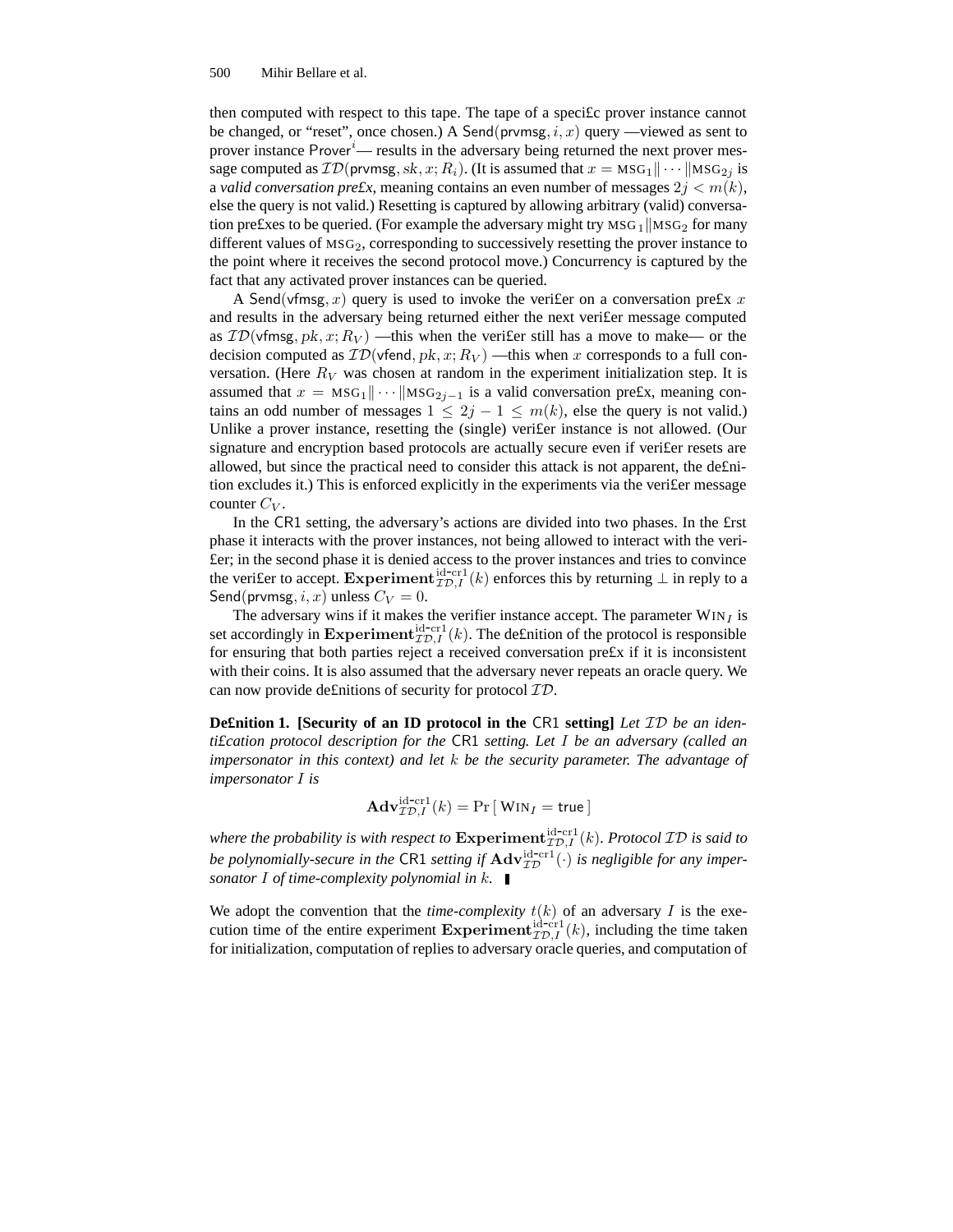

**Fig. 3.** Reset-secure identification protocol  $ID$  for the CR1 setting based on a deterministic, stateless digital signature scheme DS.

 $WIN_I$ . We also de£ne the *query-complexity*  $q(k)$  of *I* as the number of Send(prvmsg,  $\cdot$ ,  $\cdot$ ) queries made by I in Experiment  $_{\mathcal{ID},I}^{id-cr1}(k)$ . It is always the case that  $q(k) \le t(k)$  so an adversary of polynomial time-complexity has polynomial query-complexity. These de£nitions and conventions can be ignored if polynomial-security is the only concern, but simplify concrete security considerations to which we will pay some attention later.

A de£nition of security for the CR2 setting can be found in [3].

## **3** CR1**-secure Identification protocols**

Four paradigms are illustrated: signature based, encryption based, identification based, and zero-knowledge based.

## **3.1 A signature based protocol**

We assume knowledge of background in digital signatures as summarized in [3].

SIGNATURE BASED IDENTIFICATION. A natural identi£cation protocol is for the veri-  $\text{f}$ er to issue a random challenge CH<sub>V</sub> and the prover respond with a signature of CH<sub>V</sub> computed under its secret key sk. (Pre£x the protocol with an initial start move by the prover to request start of an identi£cation process, and you have a three move protocol.) This simple protocol can be proven secure in the serial, non-resettable (ie. standard smartcard) setting of [11] as long as the signature scheme meets the notion of security of [16] . (This result seems to be folklore.) The same protocol has also been proven to provide authentication in the concurrent, non-resettable (ie. standard network) setting [1]. (The intuition in both cases is that the only thing an adversary can do with a prover oracle is feed it challenge strings and obtain their signatures, and if the scheme is secure against chosen-message attack this will not help the adversary forge a signature of a challenge issued by the veri£er unless it guesses the latter, and the probability of the last event can be made small by using a long enough challenge.) This protocol is thus a natural candidate for identi£cation in the resettable setting.

However this protocol does not always provide security in the resettable setting. The intuition described above breaks down because resetting allows an adversary to obtain the signatures of different messages under the same set of coins. (It can activate a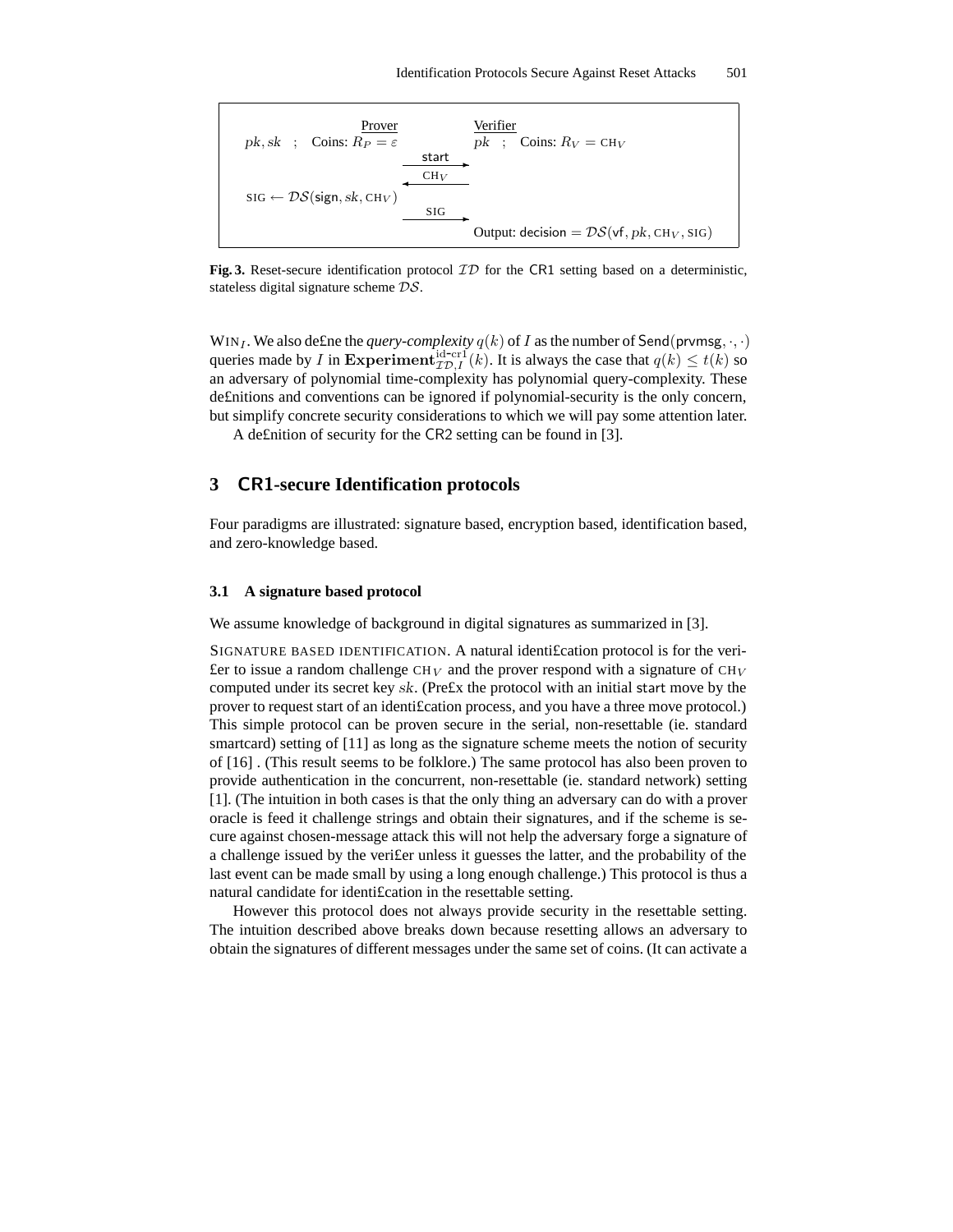prover instance and then query it repeatedly with different challenges, thereby obtaining their signatures with respect to a £xed set of coin tosses.) As explained in [3], this is not covered by the usual notion of a chosen-message attack used to de£ne security of signature schemes in [16]. And indeed, for many signature schemes it is possible to forge the signature of a new message if one is able to obtain the signatures of several messages under one set of coins. Similarly, if the signing algorithm is stateful, resetting allows an adversary to make the prover release several signatures computed using one value of the state variable —effectively, the prover does not get a chance to update its state is it expects to— again leading to the possibility of forgery on a scheme secure in the standard sense.

The solution is simple: restrict the signature scheme to be stateless and deterministic. In [3] we explain how signatures schemes can be imbued with these attributes so that stateless, deterministic signature schemes are available.

PROTOCOL AND SECURITY. Let  $DS$  be a deterministic, stateless signature scheme. Figure 3 illustrates the ¤ows of the associated identification protocol  $ID$ . A parameter of the protocol is the length  $vcl(k)$  of the verifier's random challenge. The prover is deterministic and has random tape  $\varepsilon$  while the verifier's random tape is CH<sub>V</sub>. Refer to De£nition 1 and [3] for the meanings of terms used in the theorem below, and to [3] for the proof.

**Theorem 1. [Concrete security of the signature based ID scheme in the** CR1 **setting]** Let DS be a deterministic, stateless signature scheme, let  $vel(\cdot)$  be a polynomially*bounded function, and let* ID *be the associated identi£cation scheme as per Figure 3. If* I is an adversary of time-complexity  $t(\cdot)$  and query-complexity  $q(\cdot)$  attacking ID in *the* CR1 *setting then there exists a forger* F *attacking* DS *such that*

$$
\mathbf{Adv}_{\mathcal{ID},I}^{\mathrm{id}\text{-}cr1}(k) \le \mathbf{Adv}_{\mathcal{DS},F}^{\mathrm{ds}}(k) + \frac{q(k)}{2^{vcl(k)}}\,. \tag{1}
$$

*Furthermore F* has *time-complexity*  $t(k)$  *and makes at most*  $q(k)$  *signing queries in its chosen-message attack on* DS*.*

This immediately implies the following:

**Corollary 1. [Polynomial-security of the signature based ID scheme in the** CR1 **setting**] Let DS be a deterministic, stateless signature scheme, let  $vel(k) = k$ , and *let* ID *be the associated identification scheme as per Figure 3. If* DS *is polynomiallysecure then* ID *is polynomially-secure in the* CR1 *setting.*

We show in [3] that this implies:

**Corollary 2. [Existence of an ID scheme polynomially-secure in the** CR1 **setting]** *Assume there exists a one-way function. Then there exists an identification scheme that is polynomially-secure in the* CR1 *setting.*

### **3.2 An encryption based protocol**

ENCRYPTION BASED IDENTIFICATION. The idea is simple: the prover proves its identity by proving its ability to decrypt a ciphertext sent by the veri£er. This basic idea goes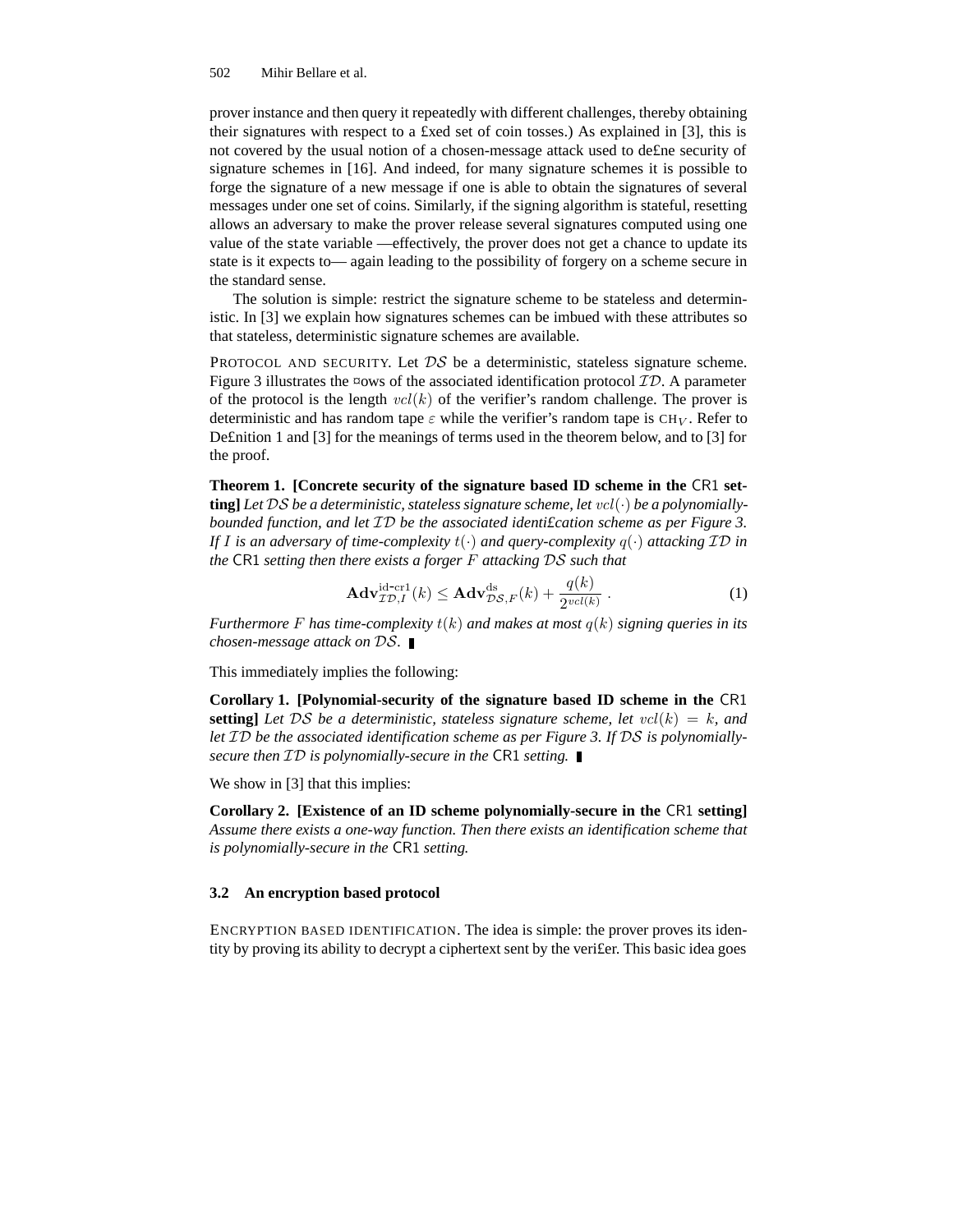

**Fig. 4.** Reset-secure identification protocol  $ID$  for the CR1 setting based on a chosen-ciphertext attack secure asymmetric encryption scheme  $A\mathcal{E}$ .

back to early work in entity authentication where the encryption was usually symmetric (ie. private-key based). These early protocols however had no supporting de£nitions or analysis. The £rst "modern" treatment is that of [9] who considered the paradigm with regard to providing deniable authentication and identi£ed non-malleability under chosen-ciphertext attack —equivalently, indistinguishability under chosen-ciphertext attack [2, 9]— as the security property required of the encryption scheme. Results of [1, 10, 9] imply that the protocol is a secure identi£cation scheme in the concurrent non-reset setting, but reset attacks have not been considered before.

PROTOCOL AND SECURITY. Let  $AE$  be an asymmetric encryption scheme polynomiallysecure against chosen-ciphertext attack. Figure 4 illustrates the ¤ows of the associated identification protocol  $\mathcal{ID}$ . A parameter of this protocol is the length  $\mathit{vel}(k)$  of the veri-£er's random challenge. The veri£er sends the prover a ciphertext formed by encrypting a random challenge, and the prover identi£es itself by correctly decrypting this to send the veri£er back the challenge. The prover is deterministic, having random tape  $\varepsilon$ . We make the coins  $R_e$  used by the encryption algorithm explicit, so that the verifer's random tape consists of the challenge —a random string of length  $vcl(k)$  where  $vcl$  is a parameter of the protocol— and coins suf£cient for one invocation of the encryption algorithm. Refer to De£nition 1 and [3] for the meanings of terms used in the theorem below, and to [3] for the proof.

**Theorem 2. [Concrete security of the encryption based ID scheme in the** CR1 **setting]** *Let* AE *be an asymmetric encryption scheme, let* vcl(·) *a polynomially-bounded function, and let* ID *be the associated identi£cation scheme as per Figure 4. If* I *is an adversary of time-complexity*  $t(\cdot)$  *and query-complexity*  $q(\cdot)$  *attacking*  $ID$  *in the* CR1 *setting then there exists an eavesdropper* E *attacking* AE *such that*

$$
\mathbf{Adv}_{\mathcal{ID},I}^{\mathrm{id}\text{-}cr1}(k) \le \mathbf{Adv}_{\mathcal{AE},E}^{\mathrm{lr}\text{-}cca}(k) + \frac{2q(k) + 2}{2^{vcl(k)}}\,. \tag{2}
$$

*Furthermore* E *has time-complexity* t(k)*, makes one query to its lr-encryption oracle, and at most*  $q(k)$  *queries to its decryption oracle.*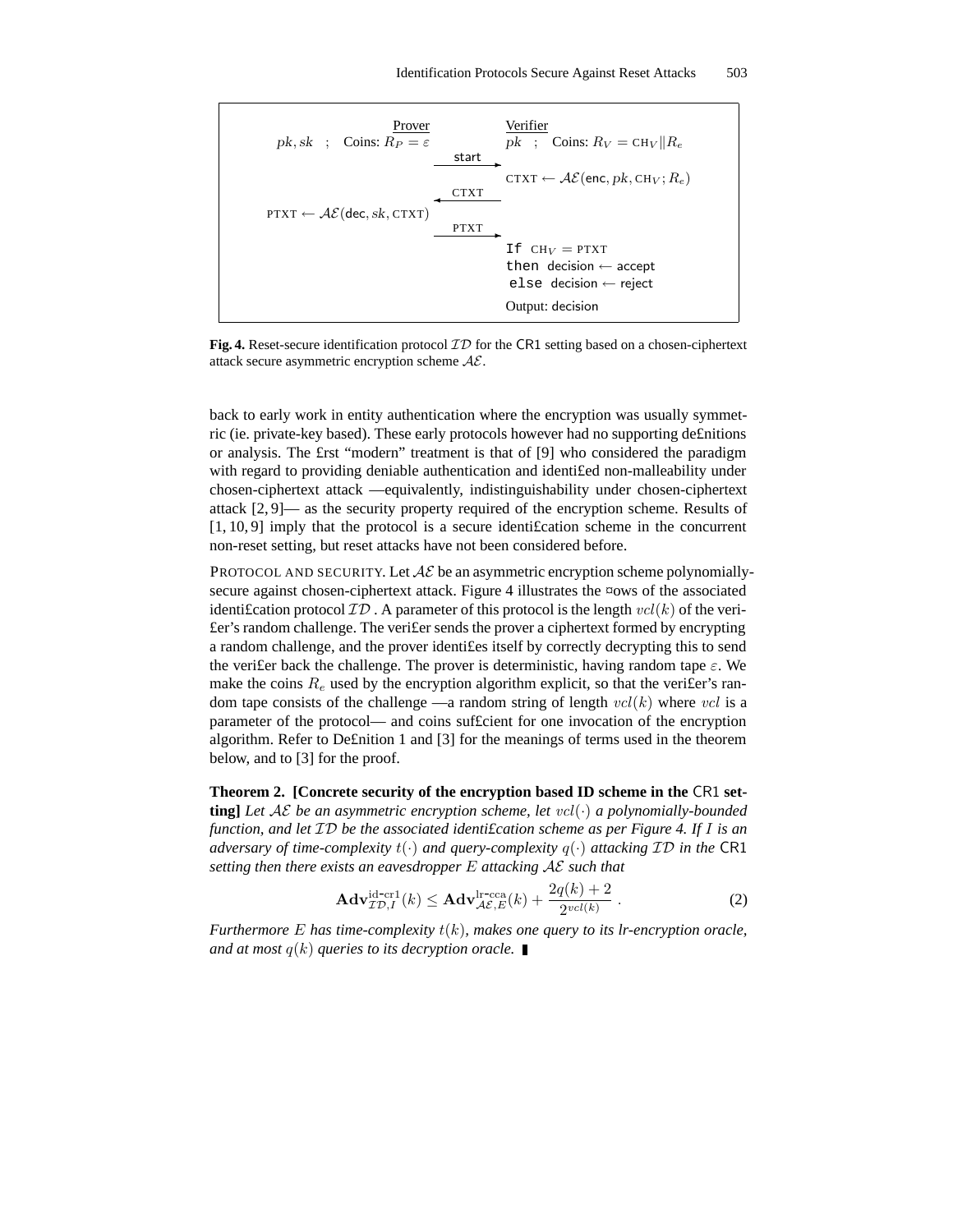| Prover<br>$pk = (pk_{CID}, pk_{TDC}), \; sk = sk_{CID}$<br>Coins: $R_P = \kappa$                                                                                                                                                                                                      |                            | Verifier<br>pk<br>Coins: $R_V = CH_V    R_c$                                              |
|---------------------------------------------------------------------------------------------------------------------------------------------------------------------------------------------------------------------------------------------------------------------------------------|----------------------------|-------------------------------------------------------------------------------------------|
| $R_{\text{CID}} \leftarrow \mathcal{PRF}(\text{eval}, \kappa, \text{TDCOM})$<br>COM $\leftarrow$ CTD(cmt, sk <sub>CID</sub> ; R <sub>CID</sub> )                                                                                                                                      | start<br>TDCOM             | $TDCOM \leftarrow$<br>$\mathcal{TDC}$ (cmt, $pk_{\text{TDC}}$ , CH <sub>V</sub> ; $R_c$ ) |
|                                                                                                                                                                                                                                                                                       | <b>COM</b><br>$CHV$ $ R_c$ |                                                                                           |
| If $\mathcal{TDC}(\mathsf{vf}, \mathsf{pk}_{\mathsf{TDC}}, \mathsf{TDCOM}, \mathsf{CH}_V \Vert R_c) = \mathsf{accept}$<br>then $\text{resp} \leftarrow \mathcal{CID}(\text{resp}, sk_{\text{CID}}, \text{COM}    \text{CH}_V; R_{\text{CID}})$<br>else RESP $\leftarrow \bot$<br>RESP |                            |                                                                                           |
| decision $\leftarrow$ $\mathcal{CID}(\mathsf{vf}, \mathsf{pk}_{\text{CID}}, \text{COM}  \text{CH}_V  \text{RESP})$<br>Output: decision                                                                                                                                                |                            |                                                                                           |
| $\mathcal{ID}$ (keygen, k) = $\mathcal{CID}$ (keygen, k) and $\mathcal{TDC}$ (keygen, k)                                                                                                                                                                                              |                            |                                                                                           |

Fig. 5. Reset-secure identification protocol  $ID$  for the CR1 setting based on an identification scheme CID secure against non-resetting CR1 attacks

This immediately implies the following:

**Corollary 3. [Polynomial-security of the encryption based ID scheme in the** CR1 **setting**] Let  $A\mathcal{E}$  be an asymmetric encryption scheme, let  $vel(k) = k$ , and let  $ID$  be the *associated identification scheme as per Figure 4. If* AE *is polynomially-secure against chosen-ciphertext attack then* ID *is polynomially-secure in the* CR1 *setting.*

## **3.3 An identification based protocol**

IDENTIFICATION BASED PROTOCOL. As discussed in the introduction, proof of knowledge based identi£cation protocols of the Fiat-Shamir type cannot be secure against reset attacks. In this section, however, we present a general transformation of such identi£cation schemes into secure ones in the CR1 setting. We start with identi£cation schemes that consists of three moves, an initial commitment COM of the prover, a random value  $CH_V$ , the challenge, of the veri£er and a conclusive response RESP from the prover. We call a protocol obeying this structure a canonical identi£cation scheme.

Loosely speaking, we will assume that the underlying canonical identical scheme  $\mathcal{CID}$  is secure against non-resetting attacks in the CR1 model, i.e., against attacks where the adversary merely runs concurrent sessions with the prover without resets before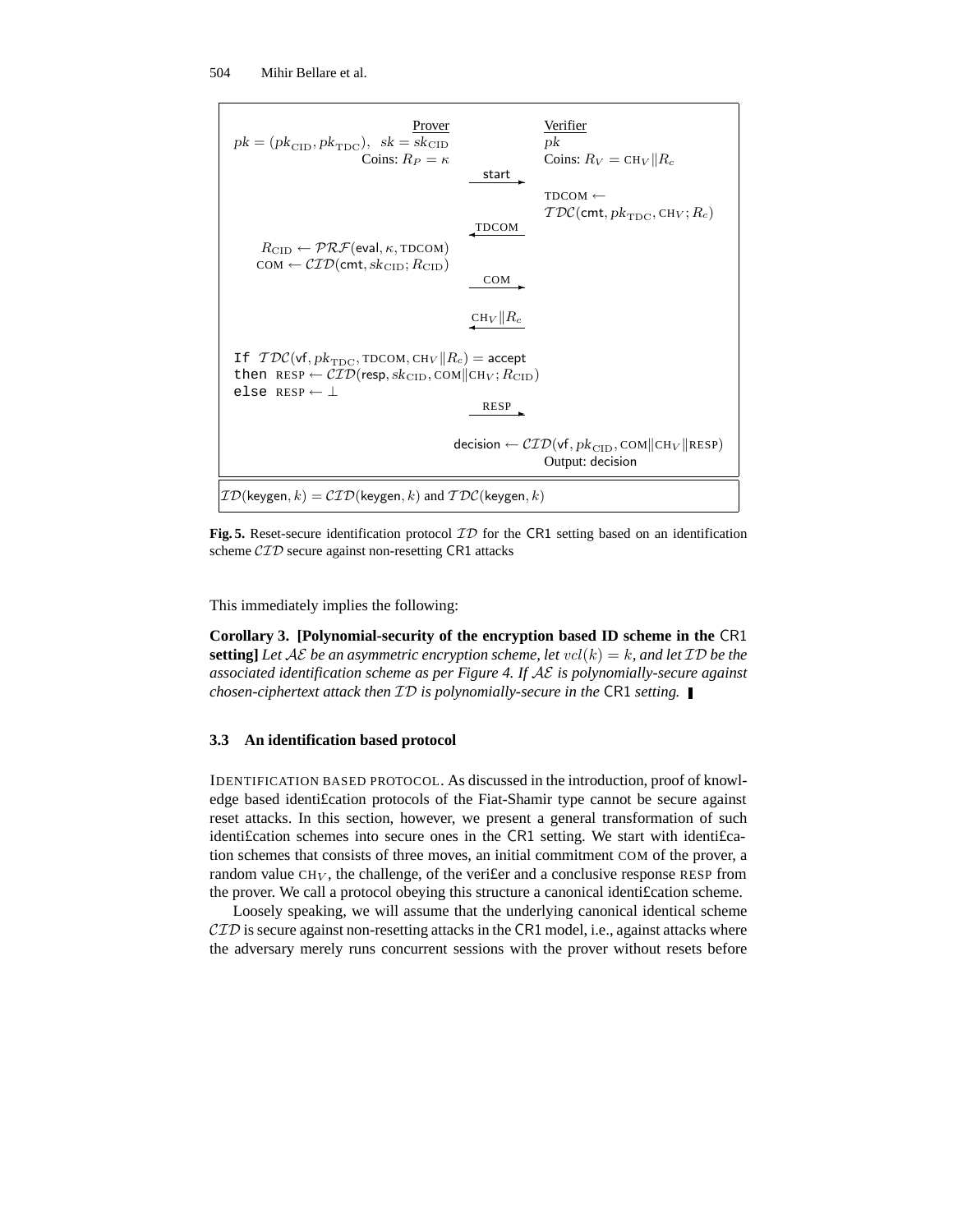engaging in a verification. In addition to the Fiat-Shamir system [13], most of the wellknown practical identification schemes also achieve this security level, for example Ong-Schnorr [19, 21] for some system parameters, Okamoto-Guillou-Quisquater [17, 18] and Okamoto-Schnorr [20, 18]. Nonetheless, there are also protocols which are only known to be secure against sequential attacks (e.g. [22]).

To avoid confusion with the derived scheme  $ID$ , instead of writing Send(prvmsg, ...) and Send(vfmsg, ...), we denote the algorithms generating the commitment, challenge and response message for the CID-protocol CID by  $\mathcal{CID}(\mathsf{cmt}, \ldots), \mathcal{CID}(\mathsf{chall}, \ldots)$ , and  $\mathcal{CID}(\mathsf{resp}, \ldots)$ , respectively, and the verification step by  $\mathcal{LID}(vf, ...)$ . We also write  $\mathbf{Adv}_{\mathcal{CID},I_{\text{CID}}^{i}^{d-nr-ct}}^{i d-nr-ct}(k)$  for the probability that an impersonator  $I_{\text{CID}}$  succeeds in an attack on scheme  $\mathcal{CID}$  in the non-resetting CR1 setting.

PROTOCOL AND SECURITY. Our solution originates from the work of [8] about resettable zero-knowledge. In order to ensure that the adversary does not gain any advantage from resetting the prover, we insert a new £rst round into the CID-identification protocol in which the veri£er non-interactively commits to his challenge  $CH_V$ . The parameters for this commitment scheme become part of the public key. This keeps the adversary from resetting the prover to the challenge-message and completing the protocol with different challenges.

In addition, we let the prover determine the random values in his identification by applying a pseudorandom function to the veri£er's initial commitment. Now, if the adversary resets the prover (with the same random tape) to the outset of the protocol and commits to a different challenge then the prover uses virtually independent randomness for this execution, although having the same random tape. On the other hand, using pseudorandom values instead of truly random coins does not weaken the original identi£cation protocol noticeably. Essentially, this prunes the CR1 adversary into a non-resetting one concerning executions with the prover.

In order to handle the intrusion try we use use a special, so-called trapdoor commitment scheme  $TDC$  for the verifer's initial commitment. This means that there is a secret information such that knowledge of this secret allows to generate a dummy commitment and to £nd a valid opening to any value later on. Furthermore, the dummy commitment and the fake decommitment are identically distributed to an honestly given commitment and opening to the same value. Without knowing the secret a commitment is still solidly binding. Trapdoor commitment schemes exist under standard assumptions like the intractability of the discrete-log or the RSA or factoring assumption [7] and thus under the same assumptions that the aforementioned CID-identification protocols rely on.

Basically, a trapdoor commitment enables us to reduce an intrusion try of an impersonator I in the derived scheme  $ID$  to one for the CID-protocol. If I initiates a session with the verifer in  $\mathcal{ID}$  then we can first commit to a dummy value  $0^{vcl(k)}$  without having to communicate with the verifer in  $\mathcal{CID}$ . When I then takes the next step by sending COM, we forward this commitment to our verifer in  $\mathcal{CID}$  and learn the veri- $\epsilon$  fer's challenge. Knowing the secret key  $s\kappa_{\text{TDC}}$  for the trapdoor scheme we can then £nd a valid opening for our dummy commitment with respect to the challenge. Finally, we forward I's response in our attack.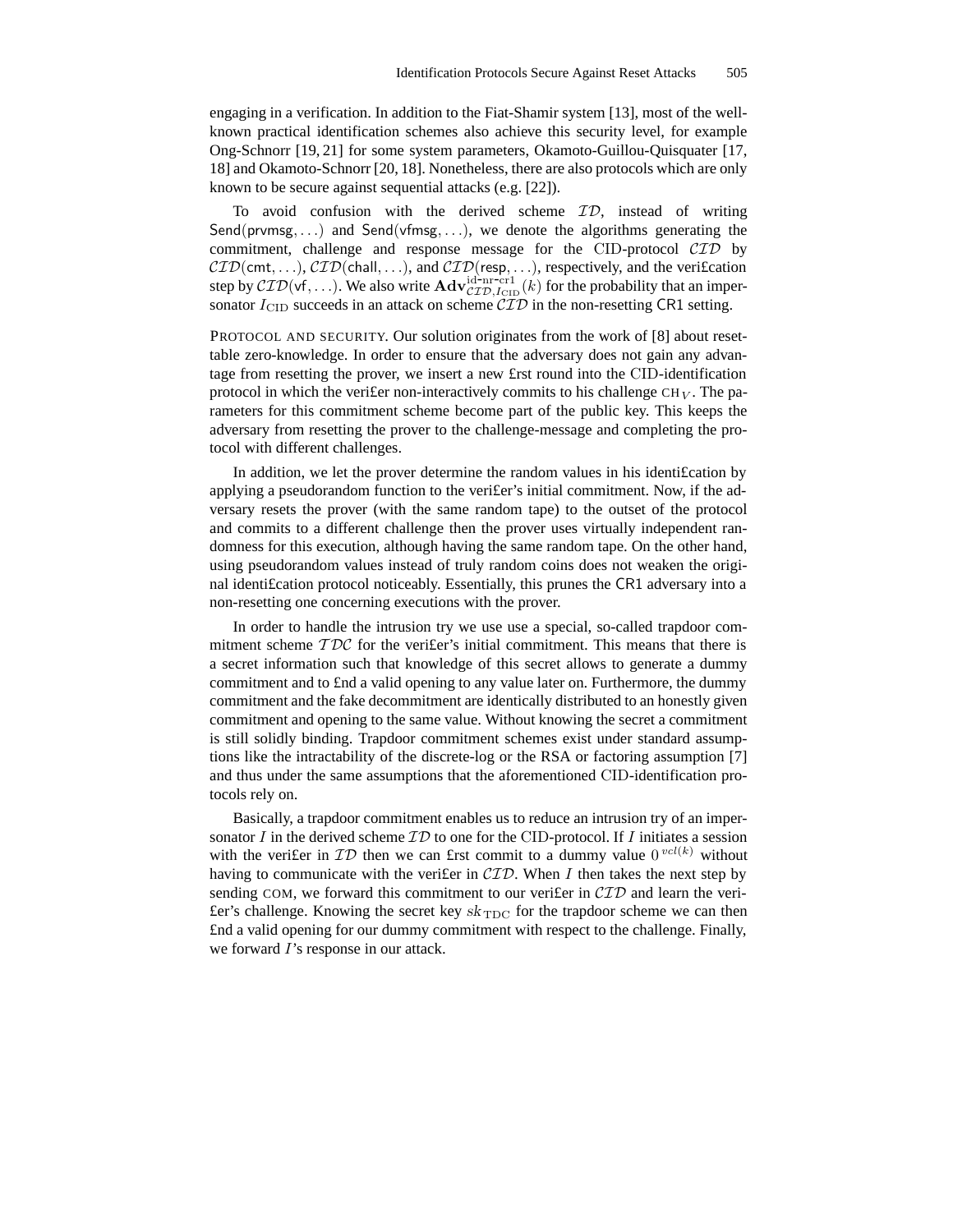The scheme is displayed in Figure 5. See [3] for de£nitions and notions. The discussion above indicates that any adversary I for  $\mathcal{ID}$  does not have much more power than a non-resetting impersonator attacking  $\mathcal{CID}$  and security of  $\mathcal{ID}$  follows from the security of  $\mathcal{CID}$ .

**Theorem 3. [Concrete security of the identi£cation based scheme in the** CR1 **setting]** *Let* CID *be an* CID*-identification protocol and let* vcl(·) *be a polynomiallybounded function. Also, let* PRF *be a pseudorandom function family and denote by* T DC *a trapdoor commitment scheme. Let* ID *be the associated identi£cation scheme as* per Figure 5. If I is an adversary of time-complexity  $t(\cdot)$  and query-complexity  $q(\cdot)$ *attacking*  $\mathcal{ID}$  *in the* CR1 *setting then there exists an adversary*  $I_{\text{CID}}$  *attacking*  $\mathcal{CID}$  *in a non-resetting* CR1 *attack such that*

$$
\mathbf{Adv}_{\mathcal{ID},I}^{\mathrm{id}\text{-}\mathrm{cr1}}(k) \le q(k) \cdot \mathbf{Adv}_{(t,q)}^{\mathcal{PRF}}(k) + \mathbf{Adv}_{t}^{\mathcal{TDC}}(k) + \mathbf{Adv}_{\mathcal{CID},I\mathrm{CLD}}^{\mathrm{id}\text{-}\mathrm{nr}\text{-}\mathrm{cr1}}(k) . \tag{3}
$$

*Furthermore*  $I_{\text{CID}}$  *has time-complexity*  $t(k)$  *and runs at most*  $q(k)$  *sessions with the prover before trying to intrude.*

As usual we have:

**Corollary 4. [Polynomial-security of the identi£cation based scheme in the** CR1 **setting]** *Let* PRF *be a polynomially-secure pseudorandom function family and let* TDC be a polynomially-secure trapdoor commitment scheme, set  $vel(k) = k$ , and let ID *be the associated identi£cation scheme as per Figure 5. If* CID *is a polynomiallysecure* CID*-identification protocol in the non-resetting* CR1 *model then* ID *is polynomially-secure in the* CR1 *setting.*

Note that the public key in our CR1-secure identi£cation scheme consists of two independent parts,  $pk_{CID}$  and  $pk_{TDC}$ . For concrete schemes the key generation may be combined and simpli£ed. For instance, for Okamoto-Schnorr the public key of the identi£cation protocol describes a group of prime order q, two generators  $g_1, g_2$  of that group and the public key  $X = g_1^{x_1} g_2^{x_2}$  for secret  $x_1, x_2 \in \mathsf{Z}_q$ . The prover sends  $COM = g_1^{r_1} g_2^{r_2}$ and replies to the challenge CH<sub>V</sub> by transmitting  $y_i = r_i + \text{CH}_V x_i \text{ mod } q$  for  $i = 1, 2$ . In this case, the public key for the trapdoor commitment scheme could be given by  $g_1, g_3 = g_1^z$  for random trapdoor  $z \in \mathsf{Z}_q$ , and the commitment function maps a value c and randomness  $R_c$  to  $g_1^c g_3^{R_c}$ .

### **3.4 A zero-knowledge based protocol**

As we discussed in the Introduction the idea of [11] of proving identity by employing a zero knowledge proof of knowledge has been the accepted paradigm for identi£cation protocols in the smartcard setting. Unfortunately, as we indicated, in the resettable setting this paradigm cannot work.

RESETTABLE ZERO KNOWLEDGE BASED IDENTITY. We thus instead propose the following paradigm. Let  $L$  be a hard NP language for which there is no known efficient procedures for membership testing but for which there exists a randomized generating algorithm G which outputs pairs  $(x, w)$ , where  $x \in L$  and w is an NP-witness that  $x \in L$ . (The distribution according to which  $(x, w)$  is generated should be one for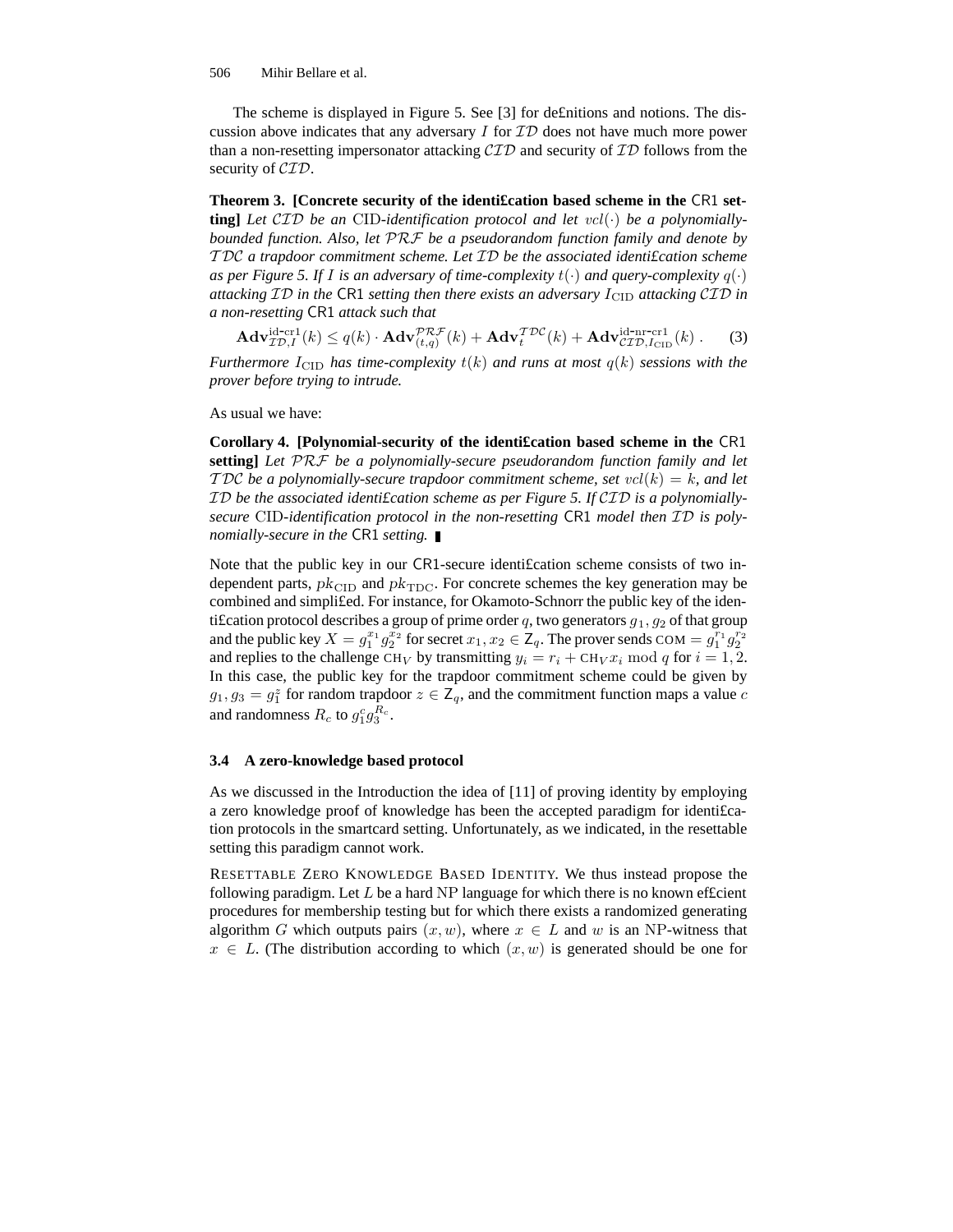which it is hard to tell whether  $x \in L$  or not). Each user Alice will run G to get a pair  $(x, w)$  and will then publish x as its public key. To prove her identity Alice will run a resettable zero-knowledge proof that  $x \in L$ .

PROTOCOL. To implement the above idea we need resettable zero-knowledge proofs for L. For this we turn to the work of [8]. In [8] two resettable zero-knowledge proofs for any NP language are proposed: one which takes a non-constant number of rounds and works against a computationally unbounded prover, and one which only takes a constant number of rounds and works against computationally bounded provers (i.e argument) and requires the verifiers to have published public-keys which the prover can access. We propose to utilize the latter, for ef£ciency sake. Thus, to implement the paradigm, we require both prover and verifier to have public-keys accessible by each other. Whereas the prover's public key is x whose membership in  $L$  it will prove to the verifier, the verifier's public key in [8] is used for specifying a perfectly private computationally binding commitment scheme which the prover must use during the protocol. (Such commitment schemes exist based for example on the strong hardness of Discrete Log Assumption.)

SECURITY. We brie¤y outline how to prove that the resulting ID protocol is secure in the CR1 setting. Suppose not, and that after launching a CR1 attack, an imposter can now falsely identify himself with a non-negligible probability. Then, we will construct a polynomial time algorithm A to decide membership in L. On input  $x$ , A first launches the off-line resetting attack using  $x$  as the public key and the simulator – which exists by the zero-knowledge property – to obtain views of the protocol execution. (This requires that the simulator be black-box, but this is true in the known protocols.) If  $x \in L$ , this view should be identical to the view obtained during the real execution, in which case a successful attack will result, which is essentially a way for  $A$  to £nd a language membership proof. If  $x$  not in L, then by the soundness property of a zero-knowledge proof, no matter what the simulator outputs, it will not be possible to prove membership in L.

## **Acknowledgments**

The second author thanks Ran Canetti for discussions about resettable security. The £rst author is supported in part by a 1996 Packard Foundation Fellowship in Science and Engineering.

## **References**

- 1. M. BELLARE, R. CANETTI, AND H. KRAWCZYK, "A modular approach to the design and analysis of authentication and key exchange protocols," Proceedings of the 30th Annual Symposium on the Theory of Computing, ACM, 1998.
- 2. M. BELLARE, A. DESAI, D. POINTCHEVAL AND P. ROGAWAY, "Relations among notions of security for public-key encryption schemes," Advances in Cryptology – CRYPTO '98, Lecture Notes in Computer Science Vol. 1462, H. Krawczyk ed., Springer-Verlag, 1998.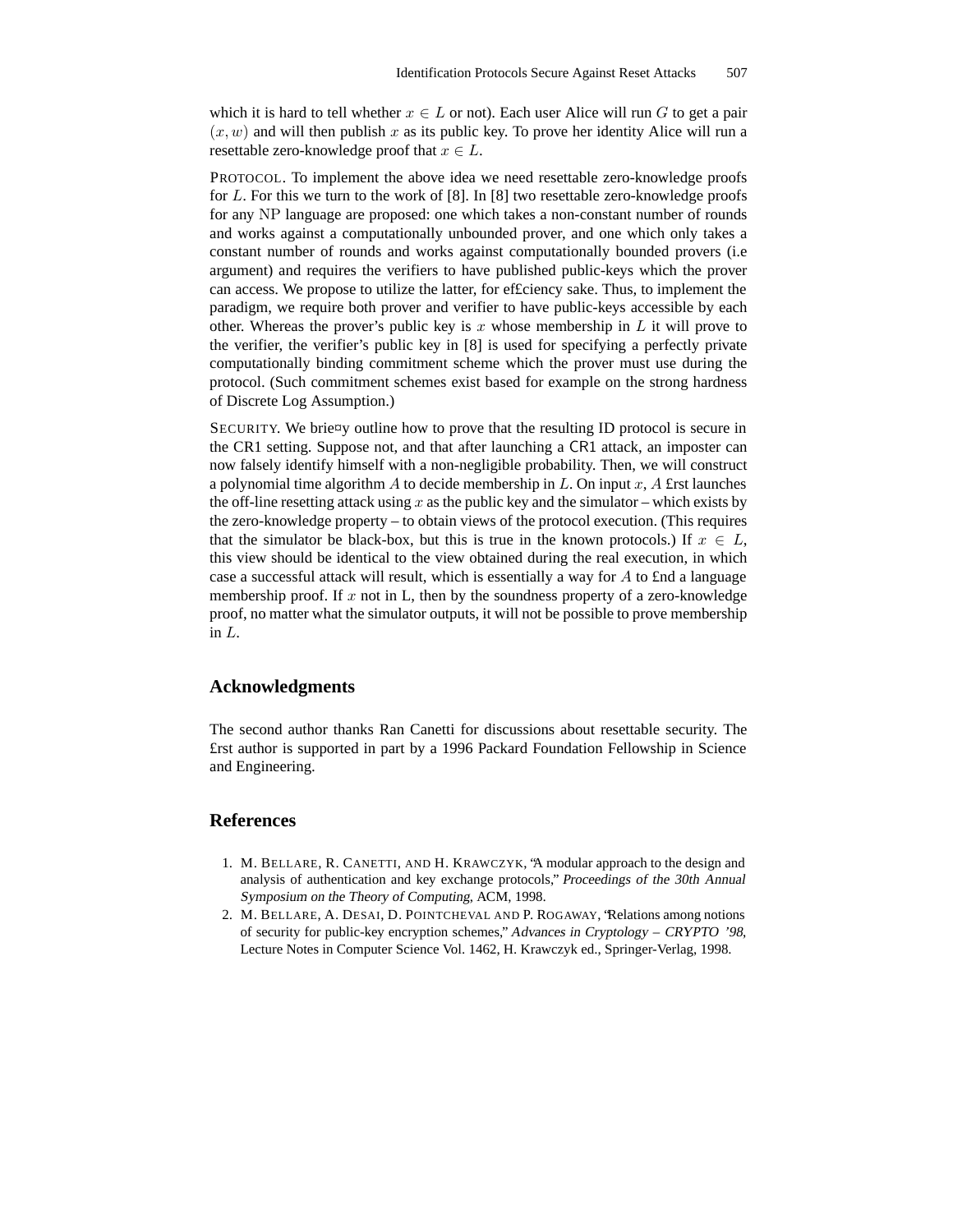- 3. M. BELLARE, M. FISCHLIN, S. GOLDWASSER AND S. MICALI, "Identification protocols secure against reset attacks," Full version of this paper, available via http://www-cse. ucsd.edu/users/mihir.
- 4. M. BELLARE AND O. GOLDREICH, "On de£ning proofs of knowledge," Advances in Cryptology – CRYPTO '92, Lecture Notes in Computer Science Vol. 740, E. Brickell ed., Springer-Verlag, 1992.
- 5. M. BELLARE, D. POINTCHEVAL AND P. ROGAWAY, "Authenticated key exchange secure against dictionary attack," Advances in Cryptology – EUROCRYPT '00, Lecture Notes in Computer Science Vol. 1807, B. Preneel ed., Springer-Verlag, 2000.
- 6. M. BELLARE AND P. ROGAWAY, "Entity authentication and key distribution", Advances in Cryptology – CRYPTO '93, Lecture Notes in Computer Science Vol. 773, D. Stinson ed., Springer-Verlag, 1993.
- 7. G. BRASSARD, D. CHAUM AND C. CRÉPEAU, 'Minimum Disclosure Proofs of Knowledge," Journal of Computer and Systems Science, Vol. 37, No. 2, 1988, pp. 156–189.
- 8. R. CANETTI, S. GOLDWASSER, O. GOLDREICH AND S. MICALI, "Resettable zeroknowledge," Proceedings of the 32nd Annual Symposium on the Theory of Computing, ACM, 2000.
- 9. D. DOLEV, C. DWORK AND M. NAOR, "Non-malleable cryptography", SIAM J. on Computing, 2001. Preliminary version in STOC 91.
- 10. C. DWORK, M. NAOR AND A. SAHAI, "Concurrent zero-knowledge," Proceedings of the 30th Annual Symposium on the Theory of Computing, ACM, 1998.
- 11. U. FEIGE, A. FIAT AND A. SHAMIR, "Zero-knowledge proofs of identity," J. of Cryptology, Vol. 1, 1988, pp. 77-94.
- 12. U. FEIGE AND A. SHAMIR, "Witness indistinguishable and witness hiding protocols," Proceedings of the 22nd Annual Symposium on the Theory of Computing, ACM, 1990.
- 13. A. FIAT AND A. SHAMIR, "How to prove yourself: Practical solutions to identification and signature problems," Advances in Cryptology – CRYPTO '86, Lecture Notes in Computer Science Vol. 263, A. Odlyzko ed., Springer-Verlag, 1986.
- 14. O. GOLDREICH, S. GOLDWASSER AND S. MICALI, "How to construct random functions," Journal of the ACM, Vol. 33, No. 4, 1986, pp. 210–217.
- 15. S. GOLDWASSER, S. MICALI AND C. RACKOFF, "The knowledge complexity of interactive proof systems," SIAM J. on Computing, Vol. 18, No. 1, pp. 186–208, February 1989.
- 16. S. GOLDWASSER, S. MICALI AND R. RIVEST, "A digital signature scheme secure against adaptive chosen-message attacks," SIAM Journal of Computing, Vol. 17, No. 2, April 1988, pp. 281–308.
- 17. L.C. GUILLOU AND J.-J. QUISQUATER, "A Practical Zero-Knowledge Protocol Fitted to Security Microprocessors Minimizing Both Transmission and Memory," Advances in Cryptology – EUROCRYPT '88, Lecture Notes in Computer Science Vol. 330, C. Gunther ed., Springer-Verlag, 1988.
- 18. T. OKAMOTO, "Provably Secure and Practical Identification Schemes and Corresponding Signature Schemes," Advances in Cryptology – CRYPTO '92, Lecture Notes in Computer Science Vol. 740, E. Brickell ed., Springer-Verlag, 1992.
- 19. H. ONG AND C.P. SCHNORR, "Fast Signature Generation with a Fiat-Shamir Identification Scheme" Advances in Cryptology – EUROCRYPT '90, Lecture Notes in Computer Science Vol. 473, I. Damgård ed., Springer-Verlag, 1990.
- 20. C.P. SCHNORR, "Ef£cient Signature Generation by Smart Cards," J. of Cryptology, Vol. 4, 1991, pp. 161–174.
- 21. C.P. SCHNORR, 'Security of  $2<sup>t</sup>$ -Root Identification and Signatures" Advances in Cryptology – CRYPTO '96, Lecture Notes in Computer Science Vol. 1109, N. Koblitz ed., Springer-Verlag, 1996.